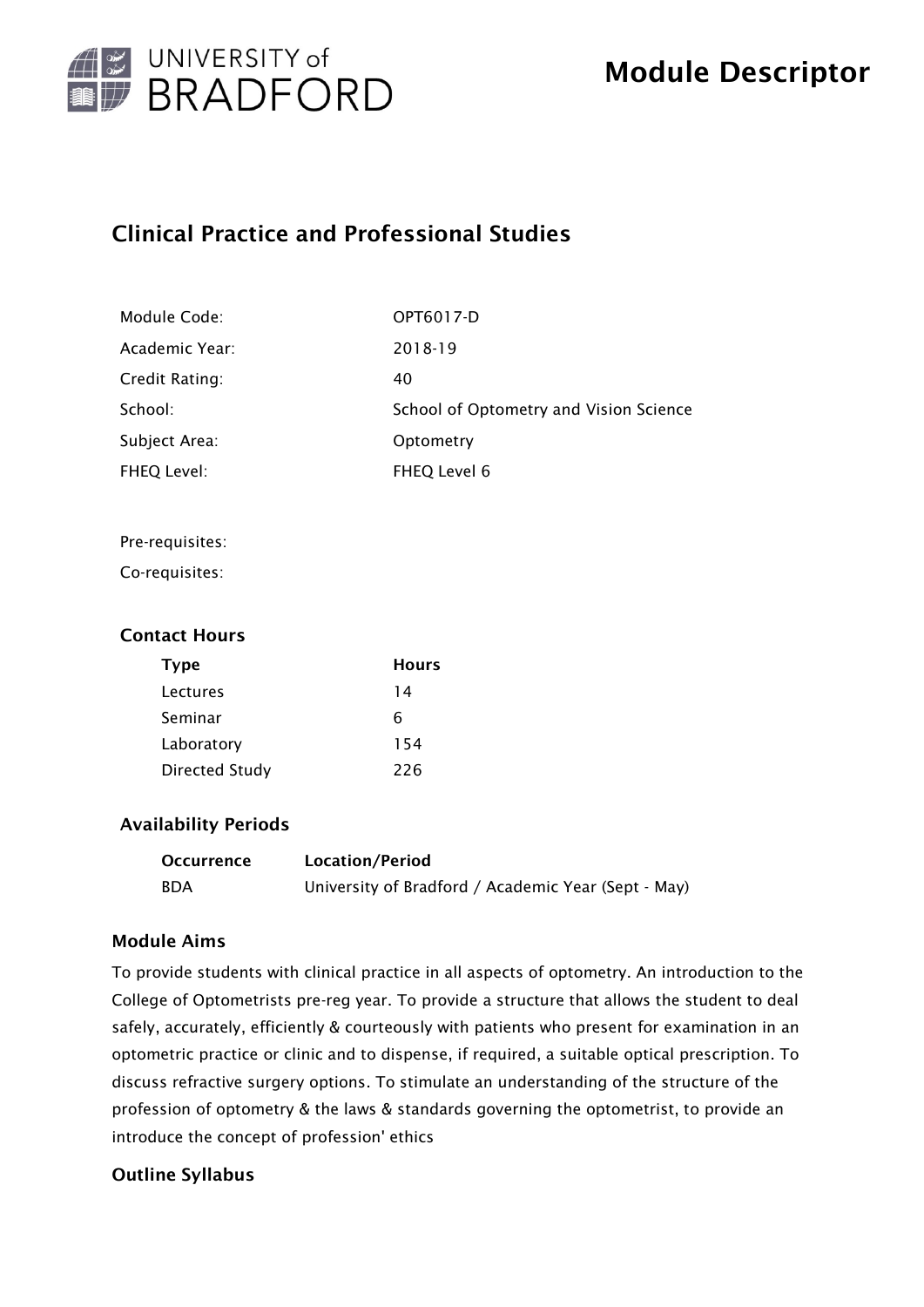Patient/practitioner interaction. Differential diagnosis. Difficulties in prescribing and counselling & professional, legal & ethical aspects of optometric practice. Visual impairment: management options, training methods & strategies for maximising visual performance. Description, classification & evaluation of binocular vision anomalies. Taking a good case history. Communication & clinical approaches with children. Management of heterophoria & strabismus. Dyslexia - assessment & treatment. Suitability for contact lens wear. Case history taking. Experience of ocular abnormality & pathology gained from hospital visits & Referral Refinement Clinics. Different refractive surgery techniques are compared, particularly in relation to their advantages & disadvantages to the patient. Development of the profession of optometry. The optical market. Setting up a practice & the key elements in running a successful business including a business plan, marketing strategy, effective communication & basic accounting is introduced. English law, particularly the laws of contract, tort and negligence & the way they impact optometrists is discussed. Opticians Act & other legislation regulating the profession, the professional bodies & professional standards & ethics & the rules regarding fitness to practise is covered in detail. Optometry within the National Health Service & the current & future roles of Optometry in provision of health care is included. Referral & case record keeping, employment law, Equality Act, Mental Capacity Act. Vision standards.

## Module Learning Outcomes

*On successful completion of this module, students will be able to...*

1 1.1 Analyse the variety of problems and solutions encountered during an eye examination, binocular vision assessment, contact lens fitting, collection and aftercare and when dispensing spectacles.

1.2 Appraise the normal and abnormal human visual system

1.3 Explain the development and structure of the profession of optometry; the skills involved and requirements of running a successful business; the legal restrictions affecting practise as an optometrist

2 2.1 Perform an eye examination on `real` patients & dispense spectacles. 2.2 Evaluate patients` problems and give appropriate advice to the visually impaired patient 2.3 Perform specialist eye examinations in binocular vision & contact lenses and exercise appropriate judgement in dealing with routine problems in these areas 2.4 Provide appropriate advice and information about a range of refractive surgery options 2.5 Work within the appropriate professional, legal and ethical frameworks in the

practice of optometry

- 3 3.1 Access a variety of digital media through directed study.
	- 3.2 Communicate with patients to a professional standard
	- 3.3 Exercise appropriate judgement in patient management
	- 3.4 Demonstrate problem-solving skills in relatively complex clinical cases

## Learning, Teaching and Assessment Strategy

This module is based on participation in Primary Care Clinics, Dispensing Clinics, Low Vision Clinics, Contact Lens Clinics, Binocular Vision Clinics, Referral Refinement Clinics with supervised examination of patients and hospital visits. The module will include a lecture series and interactive sessions to look at individual cases in law and ethics and to illustrate